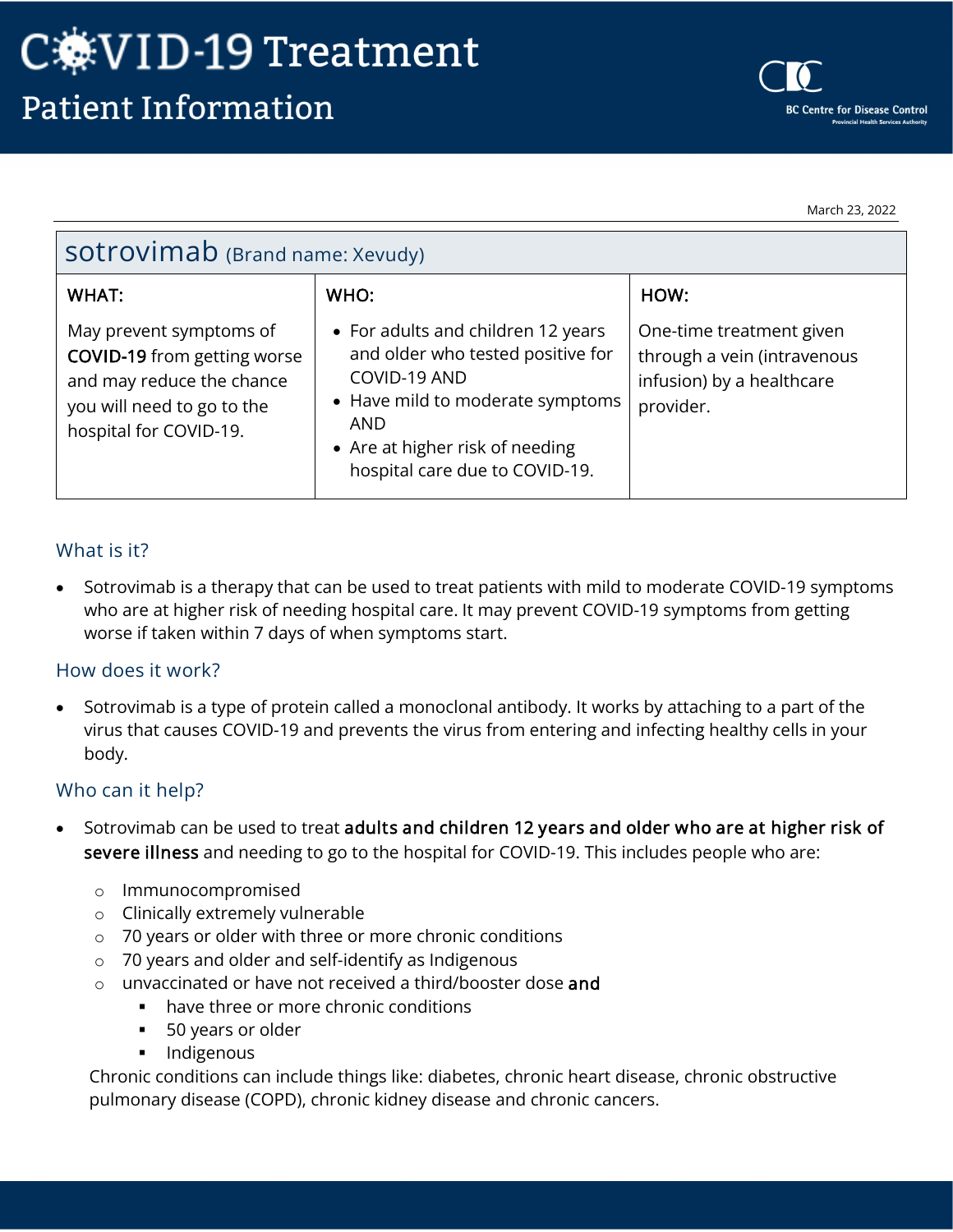# C. VID-19 Treatment **Patient Information**

• Sotrovimab is not helpful for people who are already in the hospital and experiencing severe symptoms such as requiring oxygen support for breathing.

**BC Centre for Disease Control** rovincial Health Services Auth

- Sotrovimab does not prevent people from getting COVID-19 before or after an exposure.
- Vaccination is still recommended to reduce the risk of serious outcomes from COVID-19.

### How is it given?

- You will need to go to a hospital clinic to get sotrovimab. It is given by a healthcare professional through a vein. You will need to sit with the medication attached through a vein for 60 minutes.
- You will need to stay at the clinic for one more hour after you receive sotrovimab in case you have any reaction.

## What are the possible side effects?

- Getting any medicine through a vein may cause brief discomfort from inserting the needle, bleeding, bruising of the skin, soreness, swelling, and possible infection at the injection site.
- Tell your care provider right away or call 9-1-1 if you get any symptoms of an infusion or allergic reaction such as: fever, chills, nausea or feeling sick, headache, difficulty breathing, chest tightness, fall or increase in blood pressure, swelling of your face, throat irritation, rash with hives, itching or an itchy rash, muscle pain, uneven heartbeat, increased sweating, dizziness or light headedness.
- Some people may experience diarrhea during or after the treatment.
- If you have a symptom or side effect after your treatment that is not listed here or becomes bad enough to interfere with your daily activities, call your care provider or 8-1-1 and tell them you had this treatment.

### What should I do if my COVID-19 symptoms get worse?

- If you have difficulty breathing, have chest pain, can't drink, feel very sick, feel confused, or experience any loss of consciousness, go to an urgent care clinic, emergency department, or call 9-1-1.
- If you have any questions about COVID-19 symptoms, call 8-1-1 or your healthcare provider or an urgent care centre.

### Should I still get COVID-19 vaccines after illness and treatment?

• Yes. You should begin or continue to get all the recommended doses of COVID-19 vaccines after you recover. There is no waiting period to receive a vaccine, but you should wait until you have fully recovered from COVID-19.